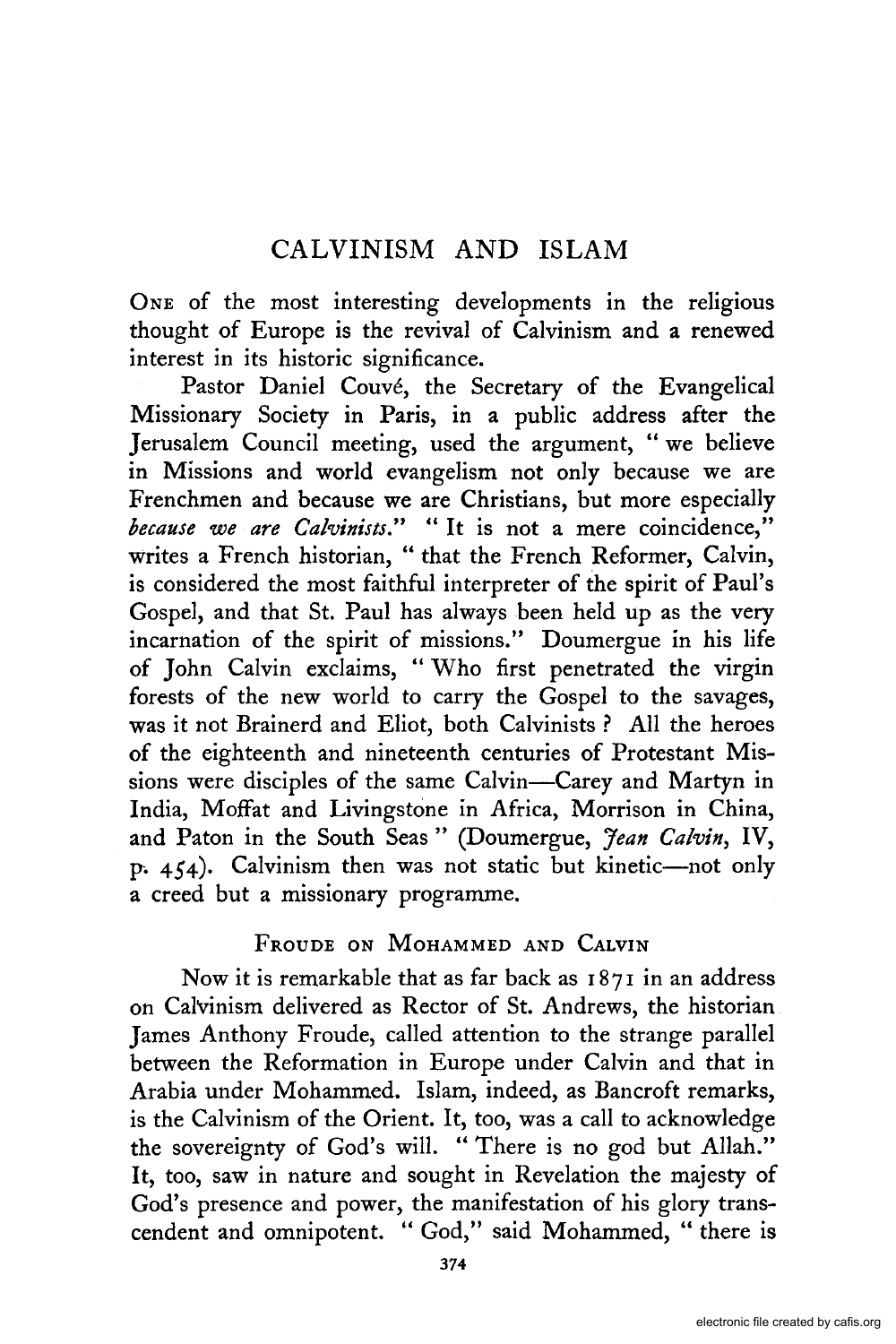no god but He, the living, the self-subsistent, slumber seizeth Him not, nor sleep-His throne embraces the heavens and the earth and none can intercede with Him save by.His permission. He alone is exalted and great." It is this vital, theistic principle that explains the victory of Islam over the weak, divided, and idolatrous Christendom of the Orient in the sixth century. " As the Greek theology," so Froude remarks, "was one of the most complicated accounts ever offered of the nature of God and his relation to man, so the message of Mahomet, when he first unfolded the green banner, was one of the most simple: There is no god but God; God is King, and you must and shall obey his will. This was Islam, as it was first offered at the sword's point to people who had lost the power of understanding any other argument; your images are wood and stone; your metaphysics are words without understanding; the world lies in wickedness and wretchedness because you have forgotten the statutes of your Master, and you shall go back to those; you shall fulfil the purpose for which you were set to live upon the earth, or you shall not live at all " (Froude, *Calvinism,* p. 36).

And then he goes on to say, by way of correction: " I am not upholding Mahomet as if he had been a perfect man, or the Koran as a second Bible. The Crescent was no Sun, nor even a complete moon, reigning full-orbed in the night heaven. The light there was in it was but reflected from the sacred books of the Jews and the Arab traditions. The morality of it was defective. The detailed conception of man's duties inferior, far inferior, to what St. Martin and St. Patrick, St. Columba and St. Augustine, were teaching or had taught in Western Europe. Mahometanism rapidly degenerated. The first caliphs stood far above Saladin. The descent from Saladin to a modern Moslem despot is like a fall over a precipice. But the light which there was in the Moslem creed was real. It taught the omnipotence and omnipresence of one eternal Spirit, the Maker and Ruler of all things, by whose everlasting purpose all things were, and whose *will* all things must obey" (Froude, *Calvinism,*  pp. 37-8).

LIEVER TURKSCH DAN PAAPSCH"

The Reformers themselves felt that Islam with all its errors and its Arabian fanaticism was closer to the truth than the Medieval Papacy. The Dutch in their struggle with Spain chose for their motto, "Liever Turksch dan Paapsch"-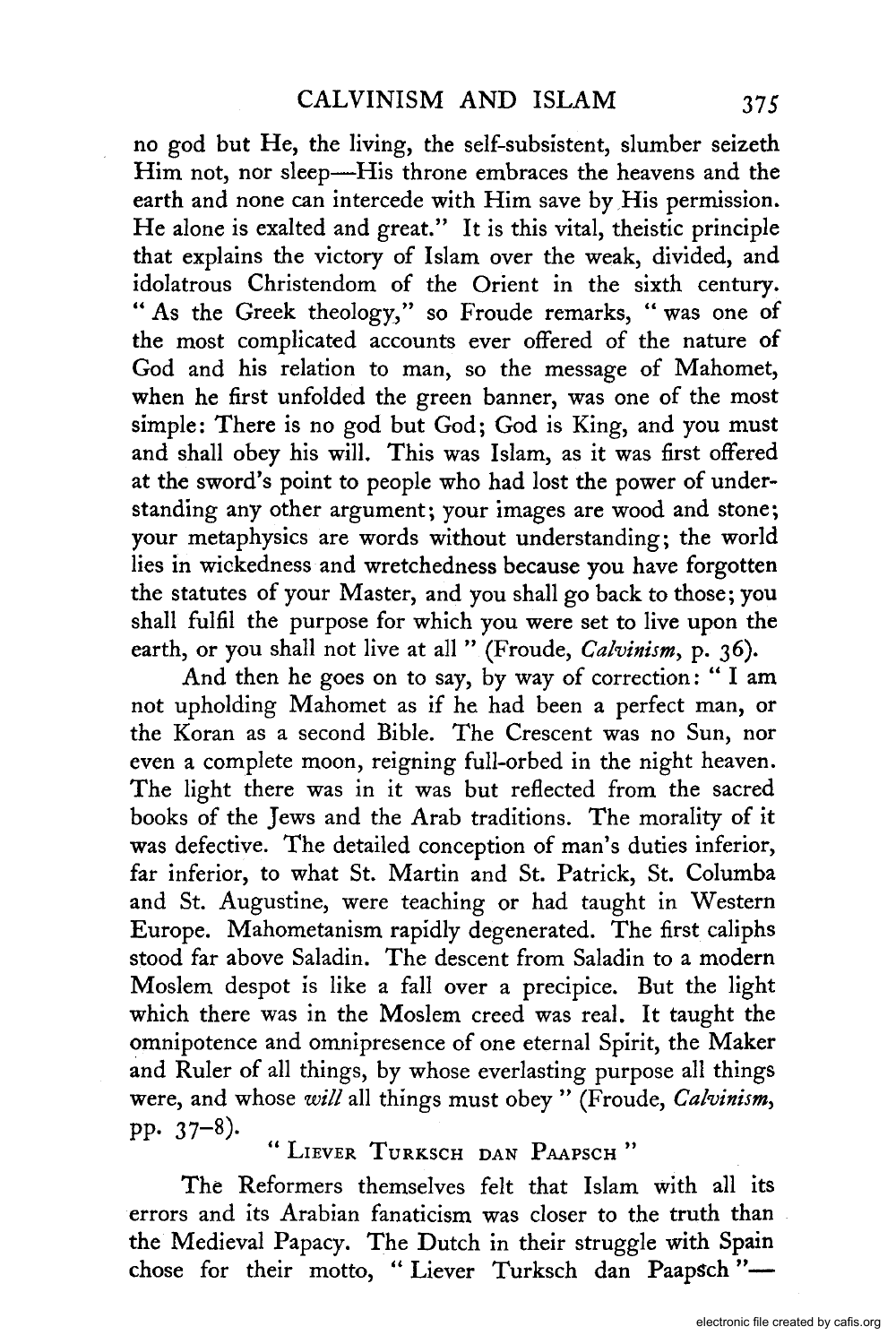Rather the Turk than the Pope! You may stilI read these words and the symbols that accompany them on the carved pillars of a church at Middelburg. Islam was long considered a Christian heresy, and so should be approached.

In *one* of his letters Erasmus actually proposed that " the best and most effectual way to overcome and win the Turks would be if they shall perceive that things which Christ taught and expressed in His life shine in us. For truly, it is not meet nor convenient to declare ourselves Christian men by this proof or token if we kill very many, but rather if we save very many. Nor if we send thousands of heathen people to hell, but if we make many infidels faithful. In my mind it were the best before we should try with them in battle, to attempt them with epistles and some little books . . . "

Calvinism and Islam have indeed much in common. Both are opposed to compromise and all half-measures. Both were a trumpet-call in hard times for hard men for, "intellects that could pierce to the roots of things where truth and lies part company" .

Intolerance is sometimes a virtue. The very essence and life of all great religious movements is the sense of authority; of an external, supernatural frame-work or pattern to which all must be made conformable.

# THE WILL OF GOD SUPREME

Calvinism and Islam were neither of them systems of opinion but both were attempts to make the will of God as revealed (in the Bible or in the Koran) an authoritative guide for social as well as personal affairs, for Church not only, but for State. They both believed in election and reprobation, dependent on God's will, not on man.

Calvinism and Islam have at their very core the principle of a claim of finality and universality, and it is this principle that is the very basis of a missionary religion. Paul's theology and soteriology made him a missionary-drove him across all racial barriers and compelled him to set forth Christianity as final and triumphant. The strongest plea for missions is the will of God for the whole world. We can only have a passion for the glory of God when we acknowledge His sovereignty in every realm of life.

Again, singleness of aim is a mark of leadership, and in this respect Calvin and Mohammed were born leaders. As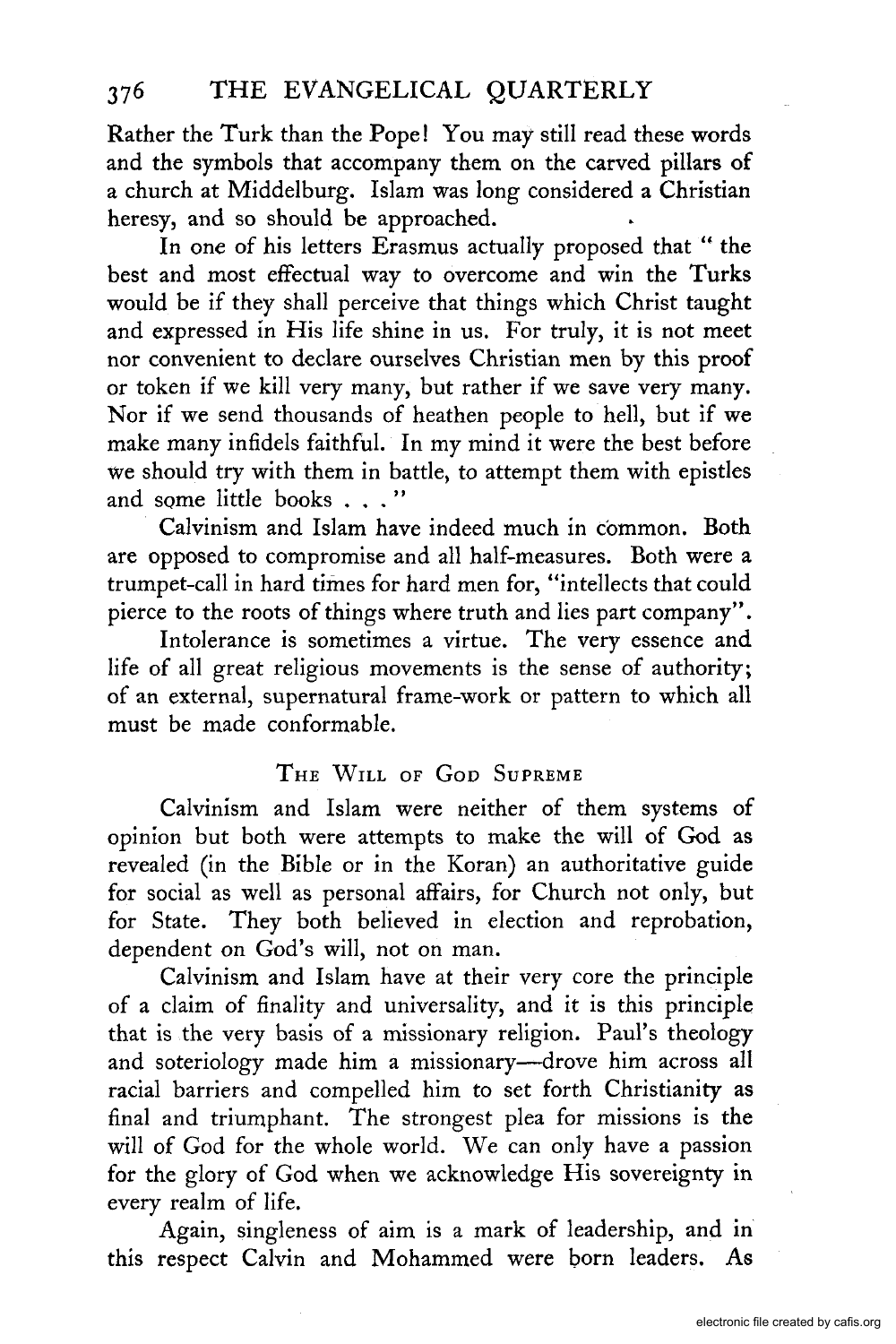Barth expresses it: " Calvin first had a theme and then thought of its variation; first knew what he willed and then willed what he knew." The same might be said of Mohammed. The genius of spiritual conquest is the consciousness that God is commanding the battalions, that the issue is not uncertain, and that the goal is God's eternal glory. More than a century ago James Montgomery, a true Calvinist, closed his great missionary hymn, beginning, "0 Spirit of the Living God", with the stanza:

> " God from eternity hath willed All flesh shall His salvation see; So be the Father's *love* fulfilled The Saviour's sufferings crowned through thee."

Our American statesman, John Hay, a century later, interpreted in true Calvinistic fashion the prayer, " Thy will be done ", in his great hymn, beginning: " Not in dumb resignation we lift our hands on high."

With God's sovereignty as basis, God's glory as goal, and God's will as motive, the missionary enterprise to-day can face the most difficult of all missionary tasks-the evangelization of the Moslem world. The survival of the *unfittest* by election and by grace. It is in this arena that" Greek meets Greek", and then comes the " tug of war ".

#### CALVINIST MISSIONARIES TO ISLAM

God in His sovereign Providence and by His Holy Spirit has led the Reformed and Presbyterian Churches geographically to the very heart of the Moslem world. For more than one hundred years they, and they alone, have challenged Islam in the very lands of its birth-in its cradle and strongholds. They, more than other branches of the Church, were pioneers in the world of Islam. Jessup, Van Dyck, Dennis in Syria, Shedd and his colleagues in Persia, Lansing, Hogg, Watson in Egypt, Forman, Wherry, Ewing in North India, Keith Falconer, John Young, Peter Zwemer, Henry Bilkert in Arabia-to mention only a few, who have passed on to their reward.

It is still true (as Professor Lindsay stated at the meeting of the Reformed and Presbyterian Alliance in Glasgow) that "the Presbyterian churches do more than a fourth of the whole mission work abroad done by all the Protestant churches together". The Calvinistic churches entered the world of Islam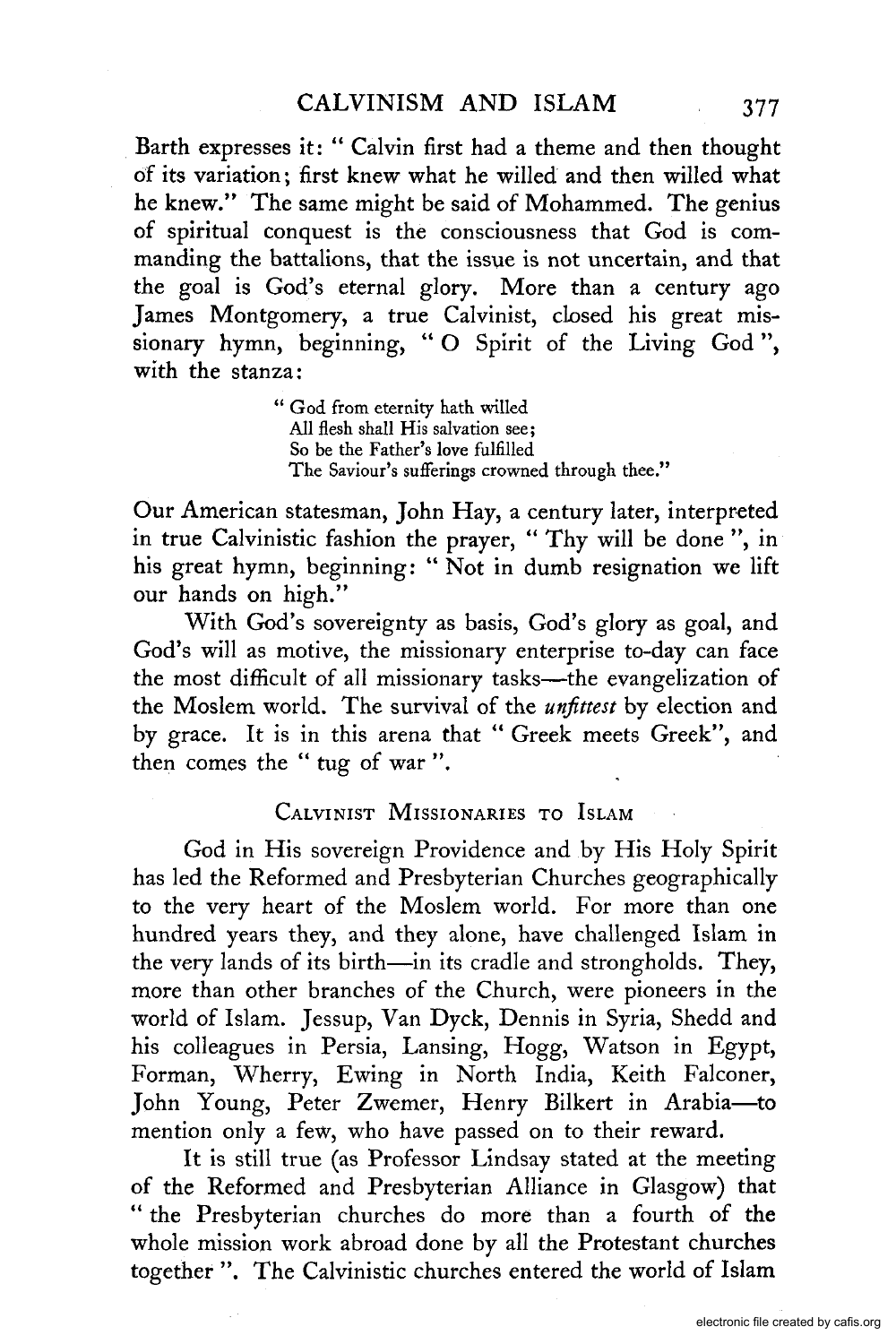earlier and more vigorously than any other group of churches. The first missionary to the Turks was a Reformed preacher, Venceslaus Budovetz of Budapest. He was born in the year *ISS* I, and belonged by his religion to the *Unitas Fratum,* which was a branch of the Hussite Church in Bohemia. He was very faithful and a zealous member of that Church. Having spent more than ten years in Western Europe either at Protestant universities, especially Reformed, or in travels, he became a very strong and convinced Calvinist, and became acquainted with some of the most renowned evangelical scholars and religious leaders of his time. (See *The Moslem World,* VoL XVII, pp. 40 I ff., where we have a sketch of his life and influence by Professor Josef Soucek of Prague.)

# BEZA, Du PLESSIS, AND BUDOVEC

Among these friends were Theodore Beza of Geneva, the French Reformed lawyer Philip Mornay du Plessis, the Basel Reformed theological Professor Grynaeus and also one of the Lutheran theologians, David Chytraeus, who had part in composing the famous Lutheran book of symbols, *Formula Concordiae.* 

Vaclav Budovec lived in Constantinople from 1577 to 1581. He sought opportunity to win back apostates and to preach to the Turks; but he was staggered by the power of Islam. "I have been not a little in temptation," he wrote, "seeing how these ungodly Turks prosper and that the noblest parts of the earth where God himself walked in human body ... have been conquered by them in an incredibly short time."

In one of his letters sent to his son in later years, he mentions the fact that he actually did win one Turk for Christ. Budovec wrote a number of books in the Czech language, one of them being called" Anti-aI-Koran". It is a defence of the Christian faith and a refutation of Islam. This book is very rare, but copies are found in the University and other (private) libraries in Prague. *Here* we have *the* first Christian apologetic written by the Reformation Church for Moslems.

Nor can we forget that the Reformed Churches of South-Eastern Europe were the bulwark against the invasion of Islam for centuries. Again we note that in Java and Sumatra the Reformed Churches of the Netherlands have had more converts from Islam than any other Mission in any part of the world. Over 62,000 living converts from Islam are connected with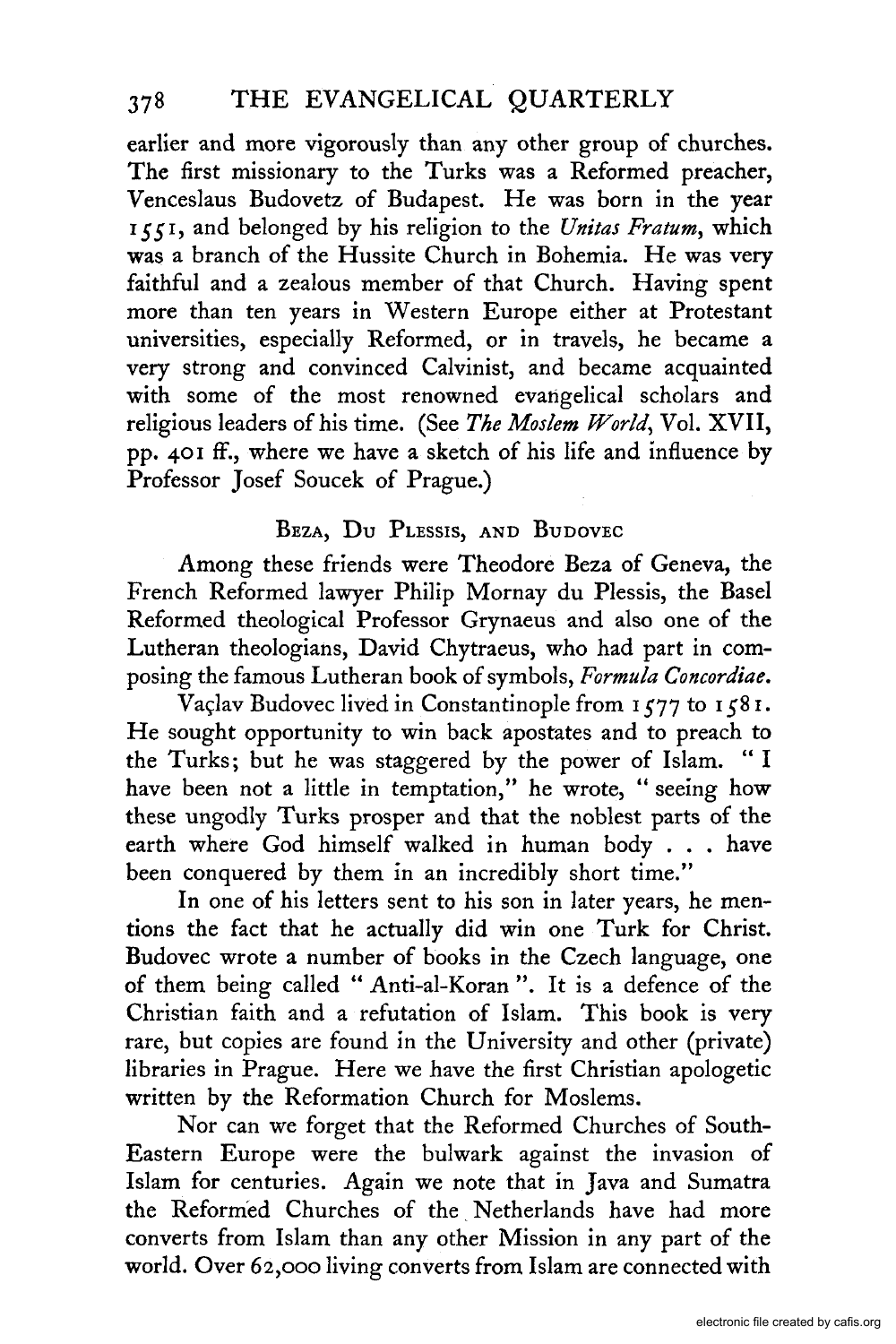the various missions in Java alone. These missions cover territory which has a population (almost solidly Mohammedan) of nearly forty million souls.

### OUR RESPONSIBILITY

As regards America, it is not without providential significance that when the world of Islam faces a crisis and affords the Church a new opportunity, Reformed and Presbyterian bodies together have the strongest and widest work in four of the great lands of the Moslem world: Egypt, Syria, Persia, and Arapia. "The union of the United Presbyterian, the Reformed, and the Presbyterian Church," says Dr. Robert E. Speer, " would bring a new joy and faith to the Church which to-day has responsibility for the strongest mission work in the world for the evangelization of Mohammedans."

God's providence has indeed led the children of the Covenanters, of the Huguenots, of the Dutch into the very heart of the world of Islam. Its old historic cities are mission stations of our churches: Alexandria, Cairo, Khartum, Beirut, Damascus, Aleppo, Bagdad, Busrah, Mosul, Teheran, and Tabriz. The Arabian mission of the Reformed Church and the South Arabia Mission of the Scotch Church have marched around Islam's Jericho and their trumpet gives no uncertain sound. The walls of Arabian intolerance and fanaticism have already fallen before the medical missionary pioneers of these Churches. But there are whole provinces of Arabia still unoccupied and vast areas in Africa and Asia where the missionary has never entered. This is the missionary challenge to the Calvinists of to-day. A challenge to dauntless faith and indiscourageable hope and a love that will not let go. Think of Afghanistan, and Western Arabia; of Russian Turkestan, parts of Siberia, Bokhara, and the Crimea! Of Tripoli in Africa, the French Sudan, which fields together have a population of nearly forty-five millions-all these are a call for those who have Paul's ambition and Calvin's courage to preach the Gospel, " not where Christ was already named, that I might not build upon another man's foundation; but, as it is written, 'They shall see to whom no tidings of him came, and they who have not heard shall understand '." But we need men of blood and iron for this spiritual warfare. True disciples of John Calvin.

S. ZWEMER

*Princeton Theological Seminary, N.J., U.S.A.*